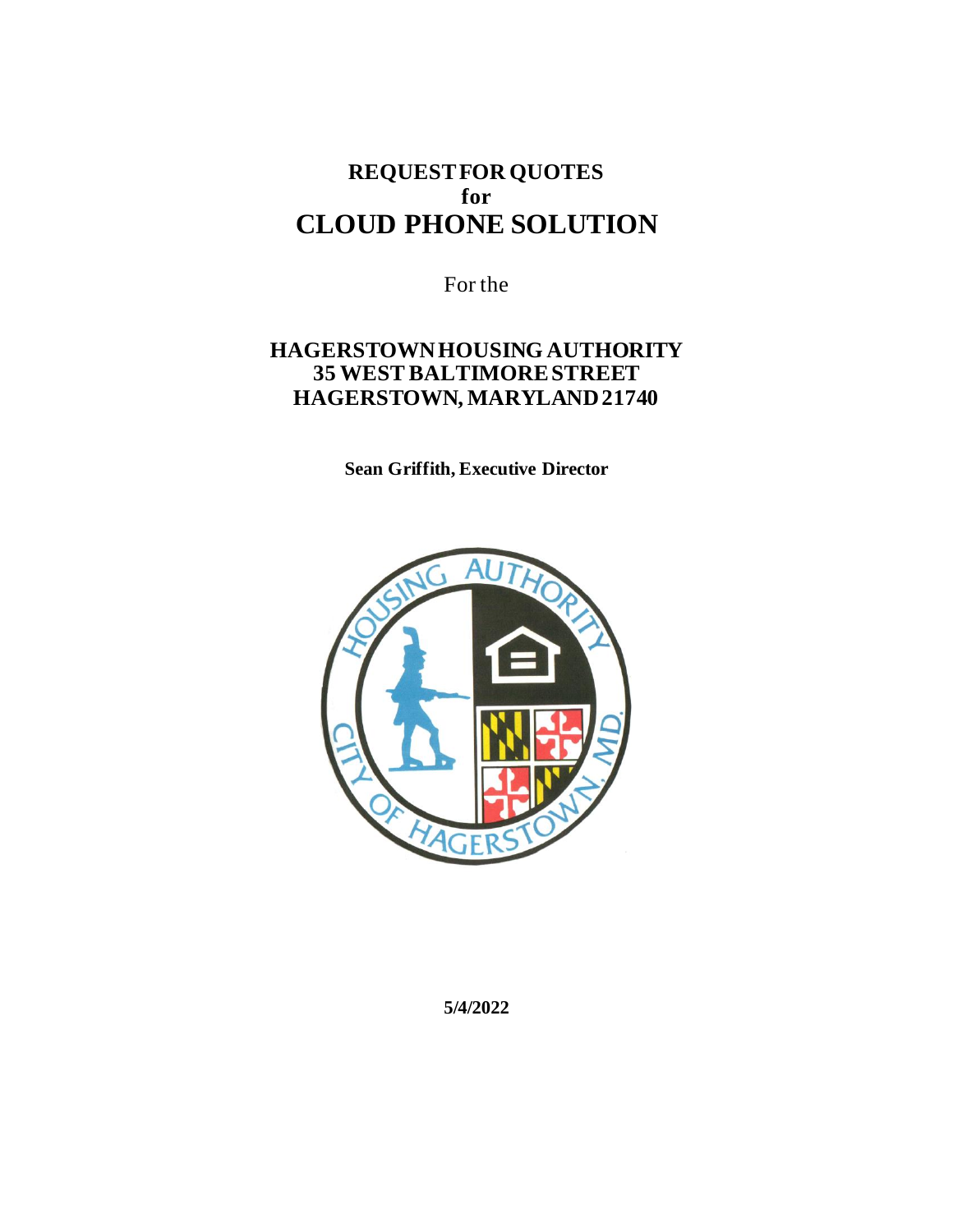### **TABLE OF CONTENTS**

- ➢ Request for Quote
- ➢ Scope of Services
- ➢ Information and Clarification
- ➢ Requirement for Quote Submission
- ➢ General Conditions of Contract (Non-Construction)
	- Minority and Female Business Enterprise Efforts
	- Section 3 Information Sheet
- ➢ Cost Quote Submission Form
- ➢ Sample Owner-Contractor Agreement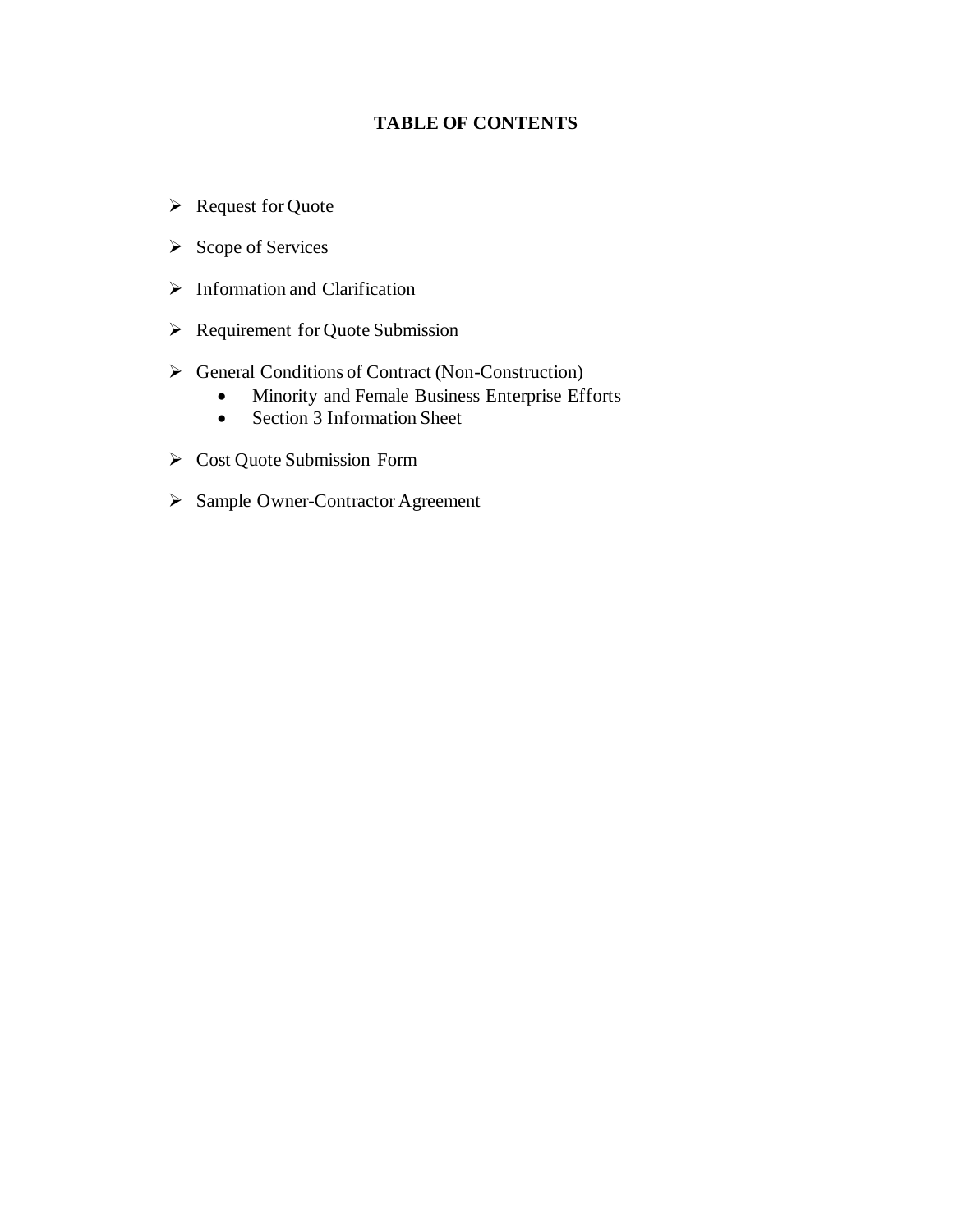# **REQUEST FOR QUOTES**

#### **5/4/2022**

The Housing Authority of the City of Hagerstown, Maryland is soliciting quotes for an agency wide cloud-based phone solution.

The services required are listed in the Scope of Services section of this Request for Quote document.

Please find attached the Authority's Request for Quotes for an agency wide cloud-based phone solution dated 5/4/2022. All responses are due no later than end of business 6/30/2022 to:

> Hagerstown Housing Authority Attn: George Stull 35 West Baltimore Street Hagerstown, MD 21740

Thank you for your interest. Please direct any questions to the undersigned at 301-733-6911 ext. 138.

Sincerely,

George Stull Director of IT Phone: 301-733-6911 ext. 138 Email: gstull@hagerstownha.com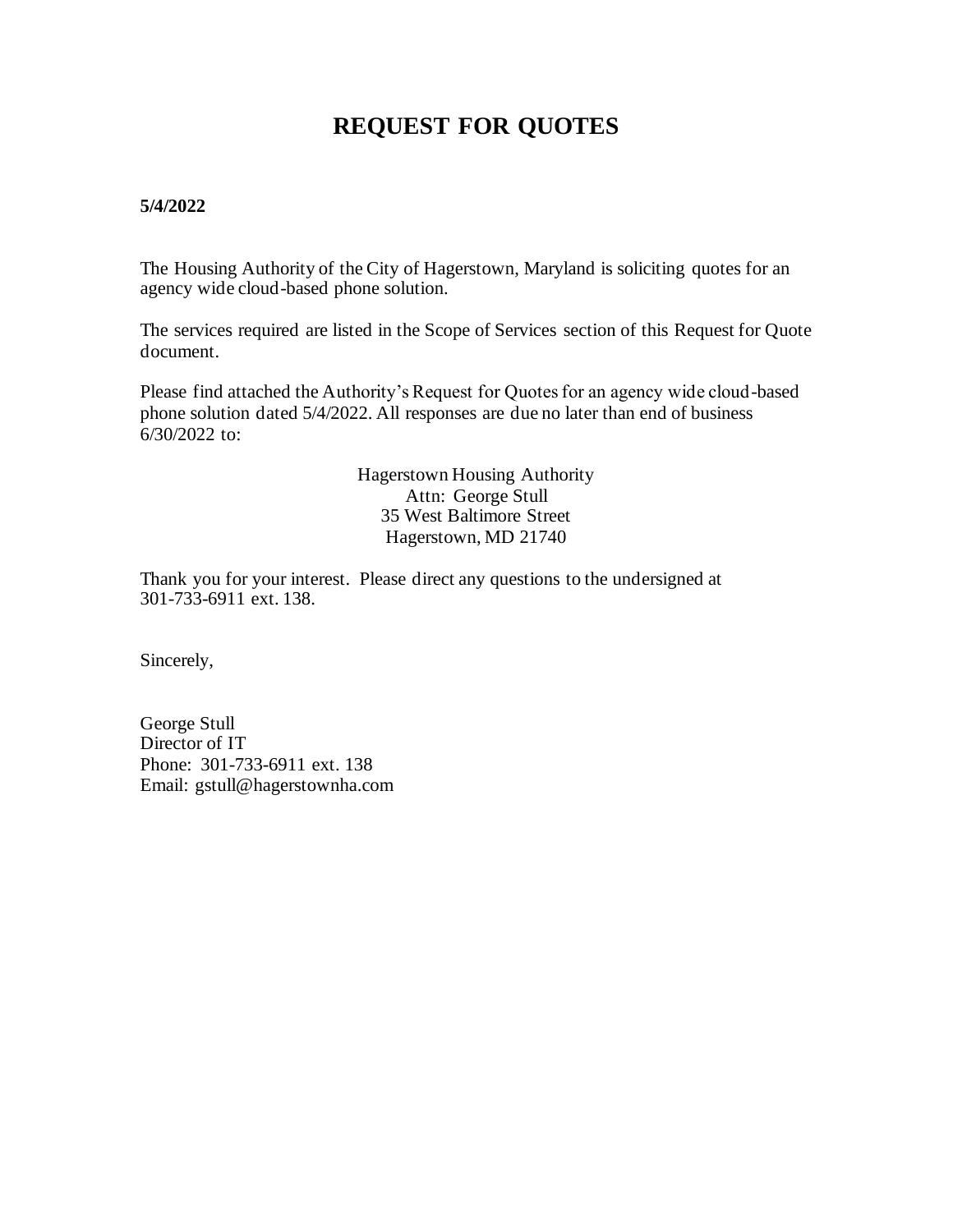## **SCOPE OF SERVICES**

The following general services will be required:

- Provide (68) phones with power adapters if POE. Wi-Fi and ethernet compatible for connecting to the phone service from any location.
- Provide (35) compatible wireless headsets with microphone capability
- Provide (6) wall mounts
- Unlimited calling within the United States
- User level SMS
- User level DID
- Voicemail-to-text
- User level extension numbers
- 24/7 Support
- User level internet faxing capability
- Audio conferencing
- Video meetings with up to 100 participants
- Reporting and auditing tools
- Integration with Office 365
- Call recording
- Single sign-on
- Remote multi-site admin and management
- Hot desking
- Caller ID
- Call waiting
- Call transfer
- Call hold
- 3-way calling
- Paging
- Extension to extension calling
- Call Park
- Call Park pickup
- Intercom
- Do not disturb
- Programmable multi-level phone tree
- Mobile App
- Desktop App
- Voicemail
- Voicemail storage minimum of 10 hours
- System backup
- Antivirus
- Conduct admin training for (3) employees
- Conduct onsite group training on the use of the equipment and functionality
- 60-day post-installation follow-up group training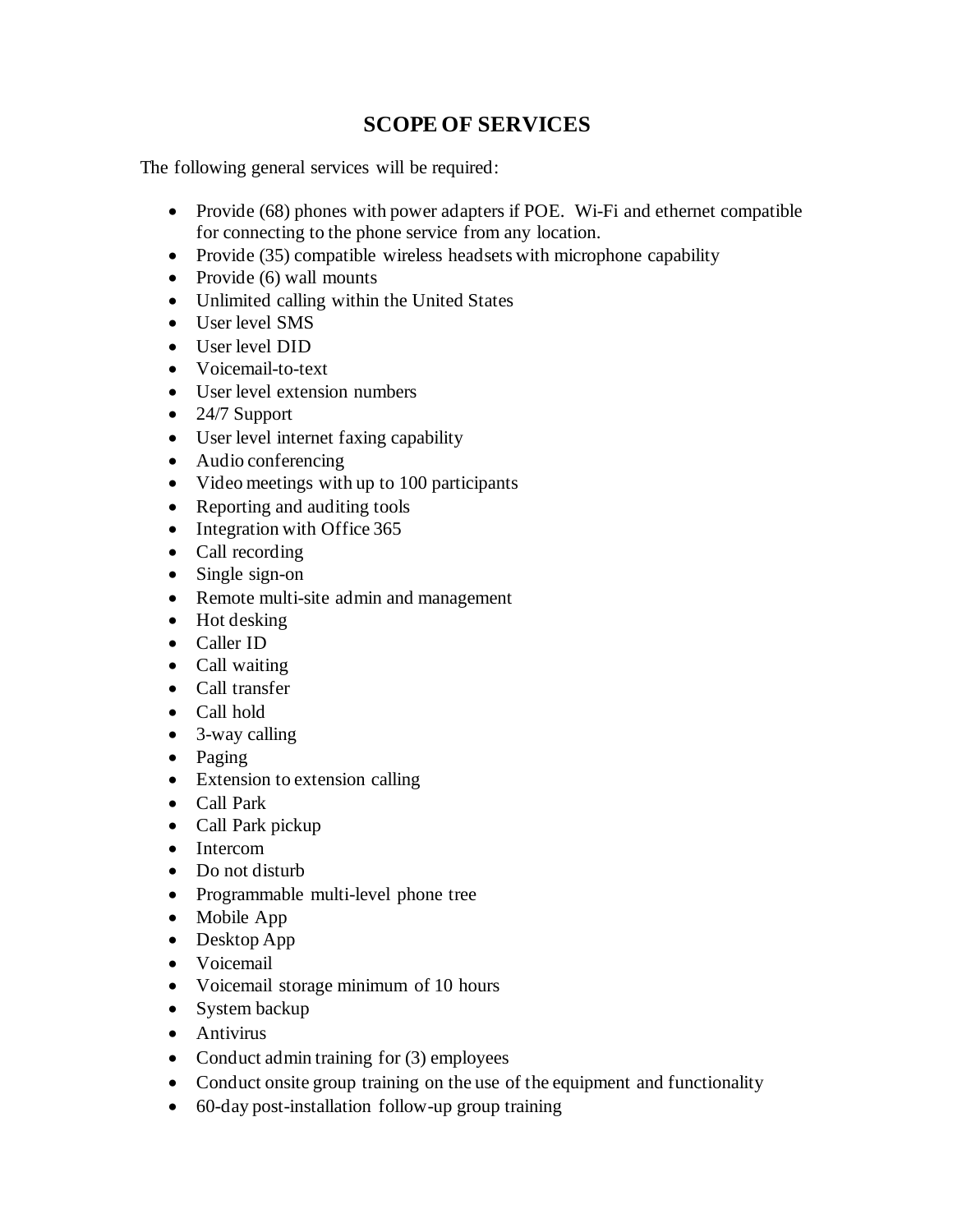- Installation of all phones, cellphone apps, and desktop apps
- Setup phone tree
- Work with Hagerstown Housing Authority to select which phone lines to port to the cloud-based solution
- User resources such as manuals, video guides, etc.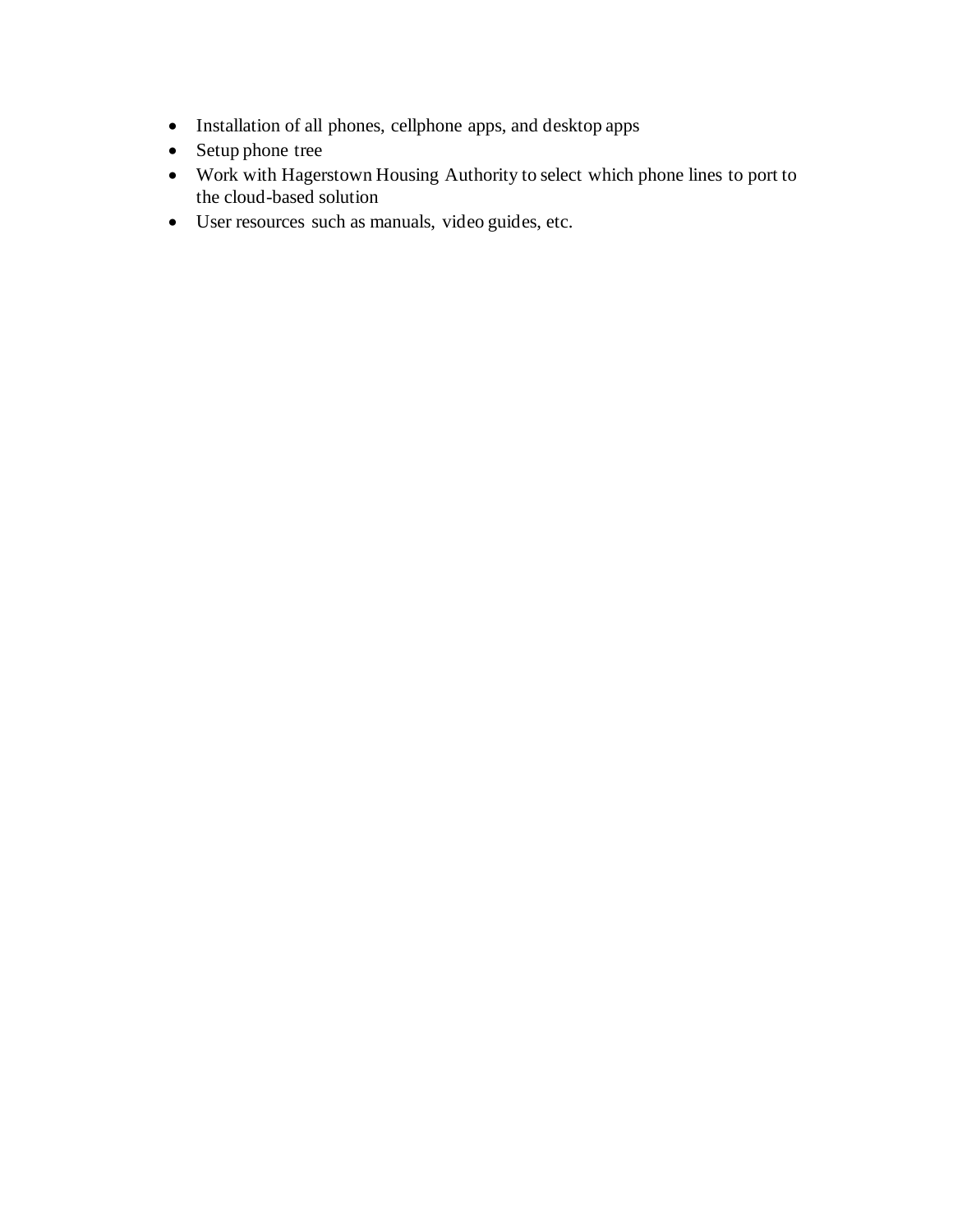### **INFORMATION AND CLARIFICATION**

Additional information and/or clarification may be obtained by contacting the Director of I.T. at telephone (301)733-6911 ext. 138 or email gstull@hagerstownha.com.

It is requested that all questions or comments regarding the quote be provided to the Authority at least (4) days prior to the quote due date to allow sufficient time for review and acknowledgement.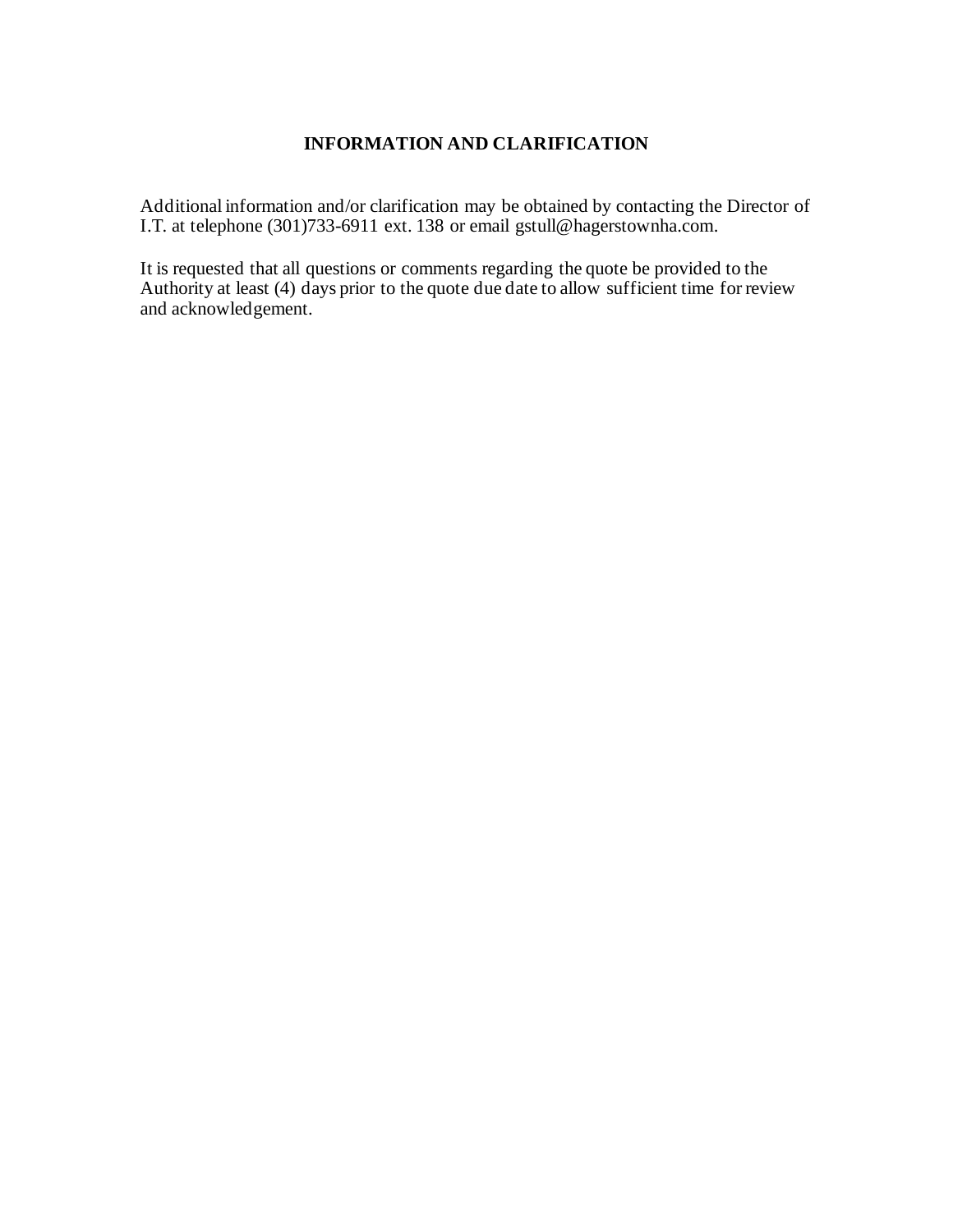### **REQUIREMENTS FOR QUOTE SUBMISSION**

The following minimum information shall be incorporated within the quote submitted by your firm:

- 1. Cost Quote Form. Complete and submit form included in Quote Booklet.
- 2. Principal Owner(s); name and address.
- 3. Qualifications and Previous Experience; Business References.
- 4. Proposed Payment Schedule. List payment terms and anticipated billing periods.
- 5. Total Quote Cost. The total quote cost should be inclusive of all requirements and should also include a breakdown of the cost of accessories and optional features as well as additional costs such as sign-up fees, roaming charges, long distance charges, shipping charges, detailed invoice fee, etc.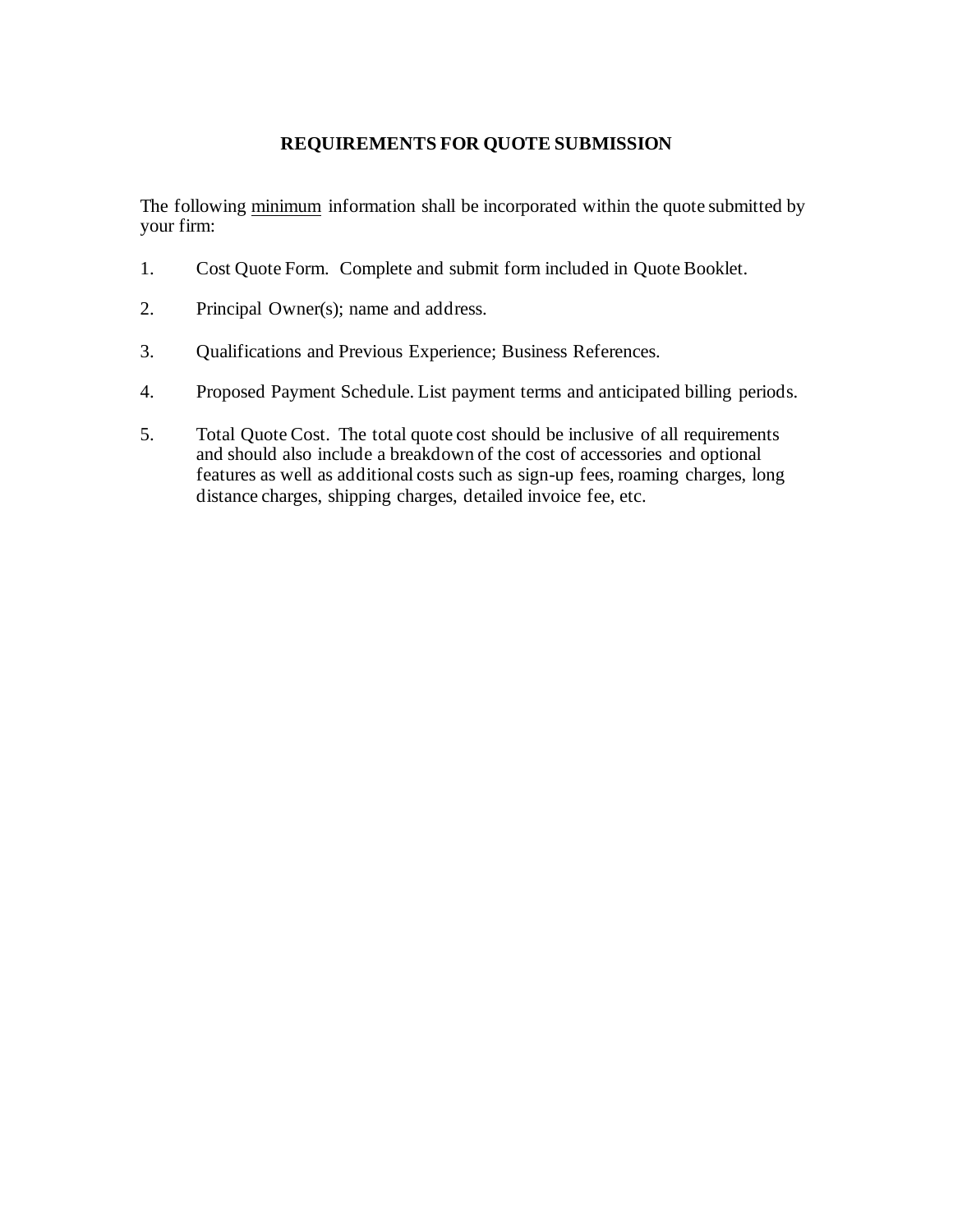

# **MINORITY & FEMALE BUSINESS** **ENTERPRISE EFFORTS**

It is the policy of the HAGERSTOWN HOUSING AUTHORITY that maximum practicable opportunity be provided to Minority & Female Business Enterprises to participate in the contracting and purchase activities initiated by the Housing Authority.

This participation may be in the form of general contracting, subcontracting, supply of materials, equipment, or as minority tenant employees of the contractor/subcontractor.

# **BUY AMERICAN**

PHAs shall follow Buy American requirements of section 1605 of the Recovery Act and use only iron, steel and manufactured goods produced in the United States in their projects. RE: HUD publishes a Stimulus Act Capital Fund Implementation Notice dated March 18, 2009

# **EQUAL EMPLOYMENT OPPORTUNITY** AFFIRMATIVE ACTION

Equal Employment Opportunity (EEO) was established by Executive Order 11246 on Sept 24, 1965. This executive Order ensures equal employment opportunities for minorities.

Under Equal Employment Opportunity provisions, employers (Vendors/Contractors) agree to take affirmative actions to ensure and maintain a working environment free of harassment and intimidation. Also, that employees are not discriminated against because of race, sex, color, national origin or religion.

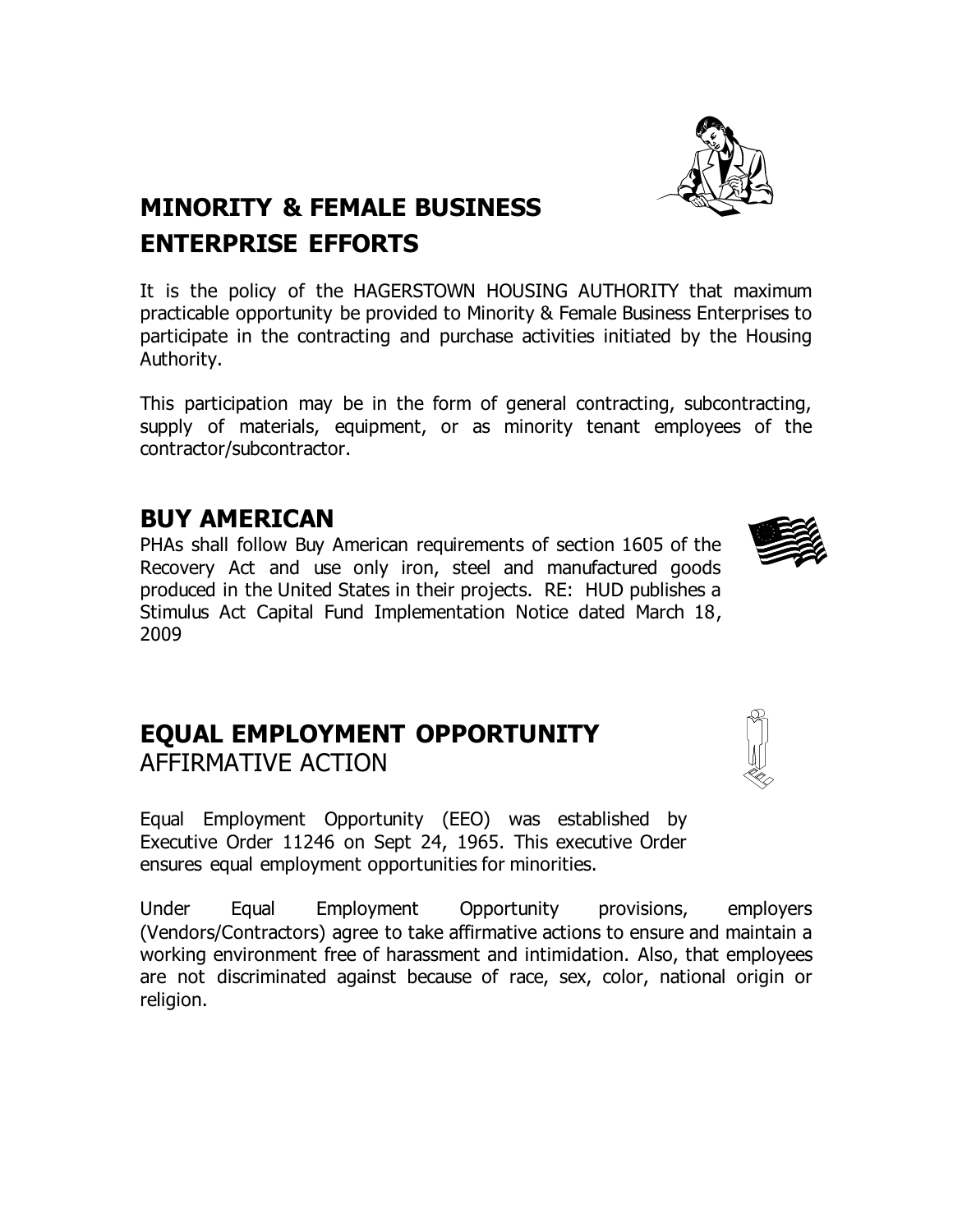## DOES YOUR BUSINESS MEET THESE GUIDELINES

(IF SO – PLEASE LET US KNOW)

#### **SECTION 3 ECONOMIC OPPORTUNITIES FOR LOW INCOME RESIDENTS AND LOCAL SECTION 3 BUSINESS FIRMS**



Section 3 is a provision of the Housing and Urban Development act of 1968, which requires that programs receiving funding under HUD provide to the greatest extent feasible opportunities for job training and employment to low income residents.

Contractors and Vendors must make a good faith effort to utilize Section 3 residents as trainees and employees and make a good faith effort to award contracts to Section 3 business concerns.

### **DEFINITION**

### **A "SECTION 3 BUSINESS" CONCERNS**:

A business enterprise, which meets any one of the following three circumstances:

- a) Is 51% or more "owned" by Section 3 residents, or
- b) Whose permanent, full time employees include persons at least 30% of whom are currently Section 3 residents, or
- c) A business concern that provides evidence of a commitment to subcontract in excess of 25 percent of the dollar award of all subcontracts to business concerns that meet Section 3 qualifications.

### **"SECTION 3 RESIDENT"**

- 1) A public housing resident, or
- 2) A "low income" resident of the Section 3 covered area or
- 3) A person seeking training and employment preference (bears responsibility of providing evidence of eligibility).

### **"LOW" AND "VERY LOW" INCOME**

"Low Income" - Families whose income does not exceed 80% of the local "median" income.

("Very Low Income" - Incomes which do not exceed 50% of the local "median" income.)

### **"MEDIAN INCOME"**

FY 2020 - The Local Median Income for the Hagerstown, Maryland area as published in the HUD User Website (http://Huduser.org) is \$79,800 (4-Person) as of 04/01/2020 per (HHA Housing Dept. Chart 04/01/2020) is \$63,850.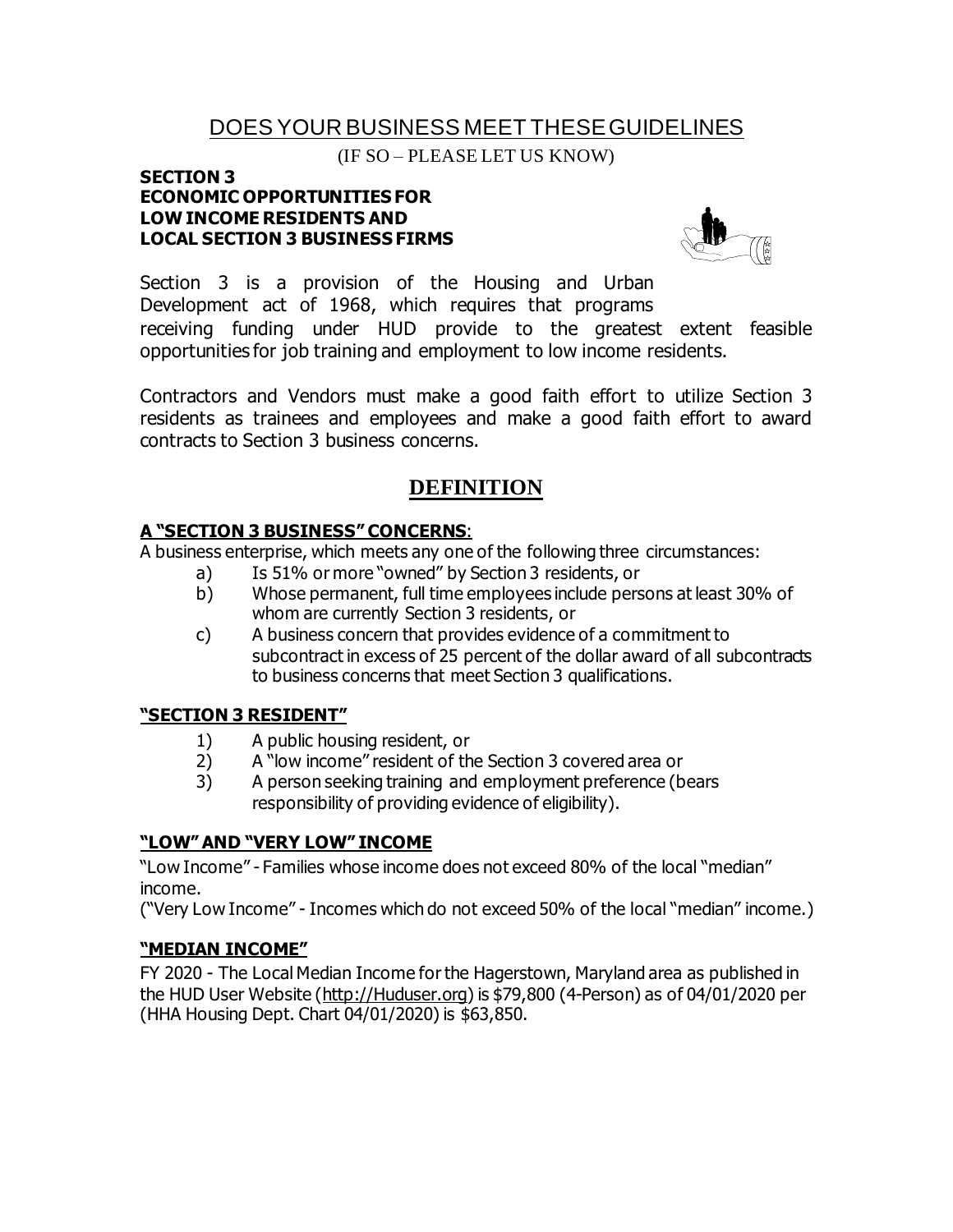### **COST QUOTE SUBMISSION FORM For Cloud Phone Solution**

Request for Quotes dated 5/4/2022

|                    | Date:                                                                                                                                                                                                                                                                                                                    |
|--------------------|--------------------------------------------------------------------------------------------------------------------------------------------------------------------------------------------------------------------------------------------------------------------------------------------------------------------------|
| optional features. | We propose to perform all services and provide all hardware as listed in the above<br>Request for Quote for the total sum of<br>\$.<br>(written)<br>Cost Quote: Attach cost breakdown showing monthly cost, cost for accessories,<br>Proposed Installation Period: Attach schedule of installation, setup, and training. |
| FIRM:              |                                                                                                                                                                                                                                                                                                                          |
| ADDRESS:           |                                                                                                                                                                                                                                                                                                                          |
| BY:                |                                                                                                                                                                                                                                                                                                                          |
|                    | <b>Authorized Official</b>                                                                                                                                                                                                                                                                                               |
|                    |                                                                                                                                                                                                                                                                                                                          |

FEDERAL ID or SOCIAL SECURITY NUMBER: \_\_\_\_\_\_\_\_\_\_\_\_\_\_\_\_\_\_\_\_\_\_\_\_\_\_\_\_\_

**Submit this form with the information items requested in this RFQ to the following:**

George Stull Director of IT Hagerstown Housing Authority 35 West Baltimore Street Hagerstown, MD 21740